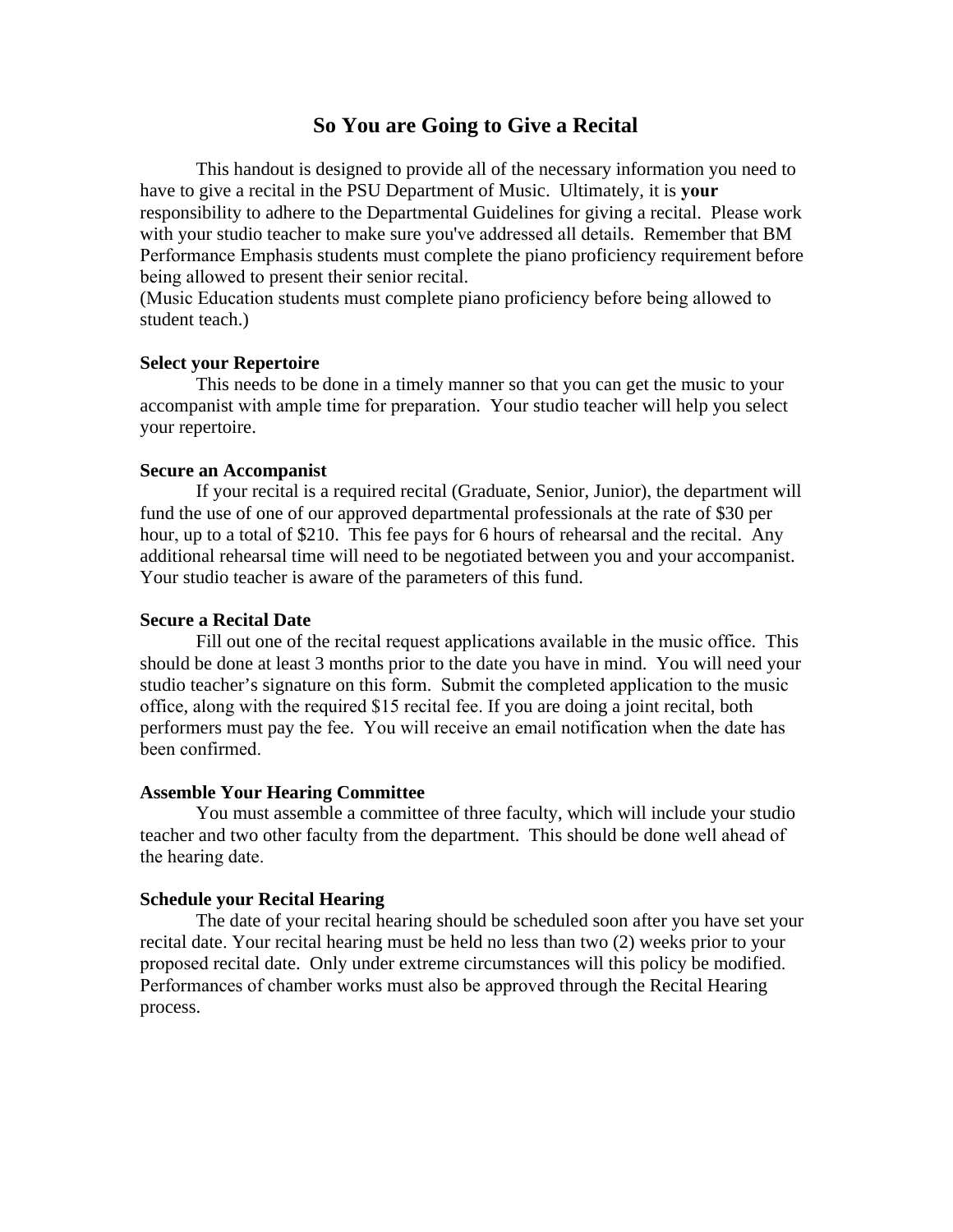#### **Make your Program**

In collaboration with your studio teacher, prepare your program according to the guidelines attached. Your program must be submitted to your Recital Hearing Committee at your hearing. They will review the program and give their approval.

## **Recital Hearing Committee Approval**

Your hearing committee will either approve or disapprove your hearing. If they approve, all three committee signatures must appear on the form. This will be submitted to the Music Office for final preparations.

### **Recording/Programs**

As part of your \$15 Recital Fee, you will receive a CD recording of your performance and 75 copies of the program. If you wish to hire a professional to come in and use the recording equipment, that is your choice, but the entire \$15 Recital Fee is still required.

### **Backstage Manager**

It is the student's responsibility to secure a backstage manager for student recitals.

| Select your Repertoire                    |  |
|-------------------------------------------|--|
| Secure an Accompanist                     |  |
| Secure a Recital Date                     |  |
| <b>Assemble Your Hearing Committee</b>    |  |
| Schedule your Recital Hearing             |  |
| Make your Program                         |  |
| <b>Recital Hearing Committee Approval</b> |  |
| Secure a backstage manager                |  |
| Give a <b>GREAT</b> Recital               |  |
|                                           |  |